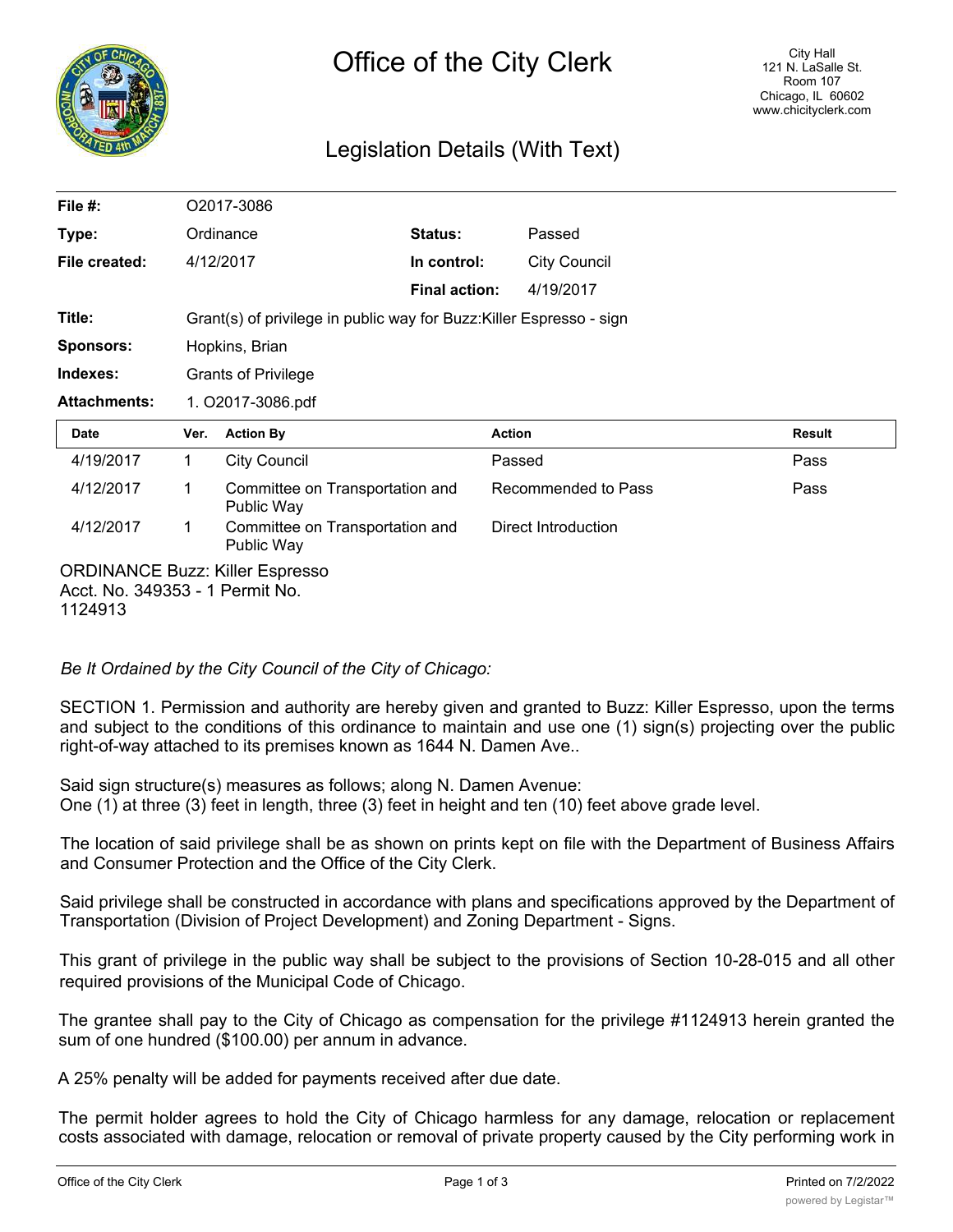## **File #:** O2017-3086, **Version:** 1

the public way.

Authority herein given and granted for a period of five (5) years from and after Date of Passage.

Alderman

Brian Hopkins 2nd Ward

(Page 2 of 4)

Page 1

Sf tiftes tto ajptnral tax a IMo ctrattS, ai em after rsgassatatfego terciB. I dm

I B&rattad tbst I oajtrataal t&ct &fc

scale MC ttCAUE i oamm BMSX MUSS E8CBB8C0 1840 M. BAMBM<br>CUSTOMER APPROVAL WW

SHOWING SIGN ON LOCATION ob ocwptlm all aootsts of ttda dnnihg Tab tettota trtsaA, qmdflsatlfoi, dlestslmn, jjuHIbii i igretetltaa b lilt listen m wxalarta tal nay at Batch Biaalootnred protest amril;

Department ol'Business Affairs and Consumer Protection Small Business Center - Public Way Use Unit City Hall-121 N LaSalle Street, Room 800 • Chicago, IL 60602 3I2-74-GOBIZ/312-744-6249 • (312) 744-1944 (TTY) hllp /AvAvw cilvofehicaeo org/bacp

**03/29/2017**

#### **Alderman Brian Hopkins**

Ward # 02 City of Chicago City Hall, Room 200 121 North LaSalle Street Chicago, Illinois 60602

**Re: An ordinance to use and maintain a portion of the public right-of-way for one (1) sign(s) for Buzz: Killer**